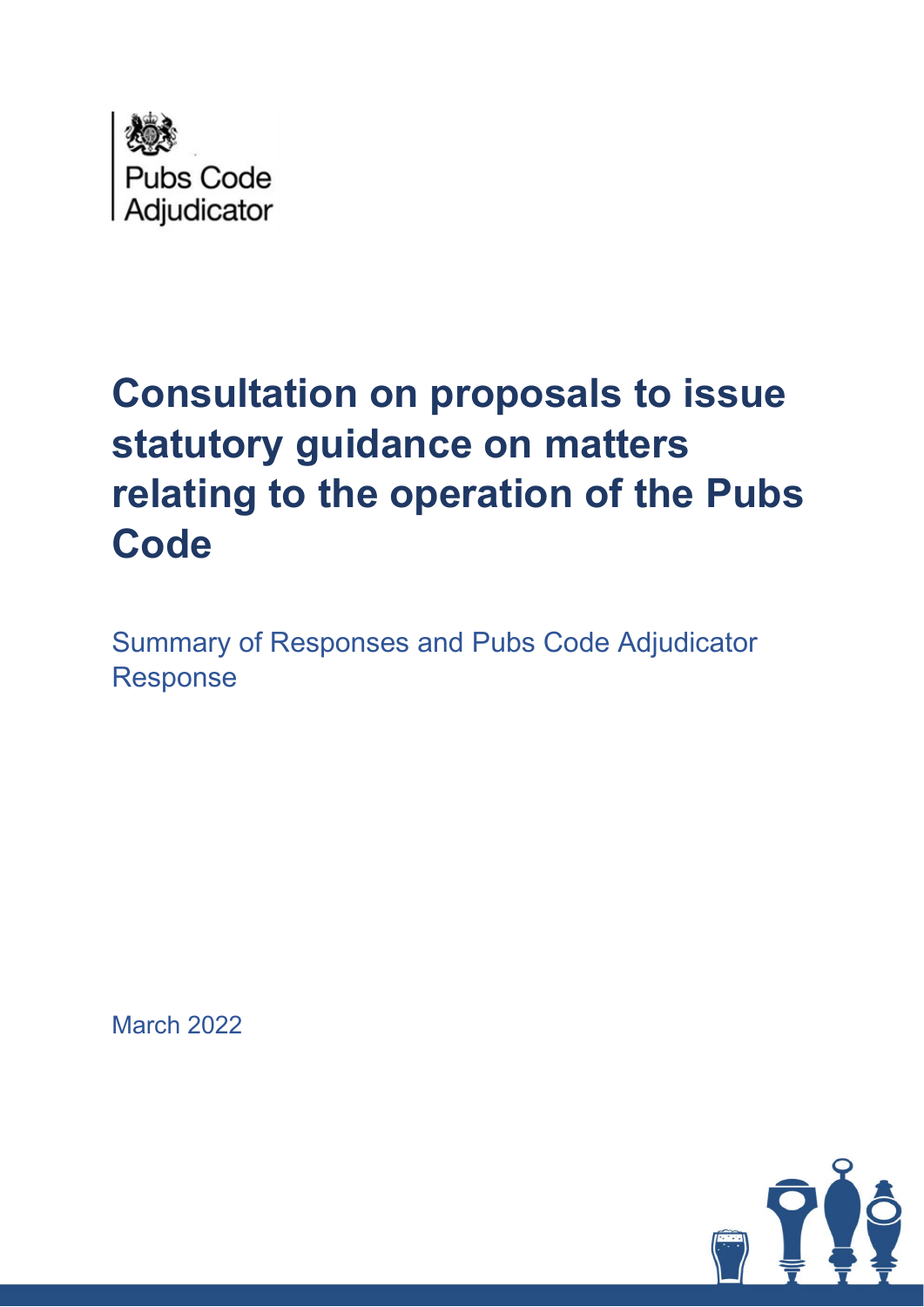### **Contents**

| Removing uncertainty of potential financial barriers in the MRO procedure  6 |  |
|------------------------------------------------------------------------------|--|
|                                                                              |  |
|                                                                              |  |
| Transparency and fair dealing with decisions in respect of the Landlord and  |  |
| MRO rent - considering disregards for tenant's improvements 13               |  |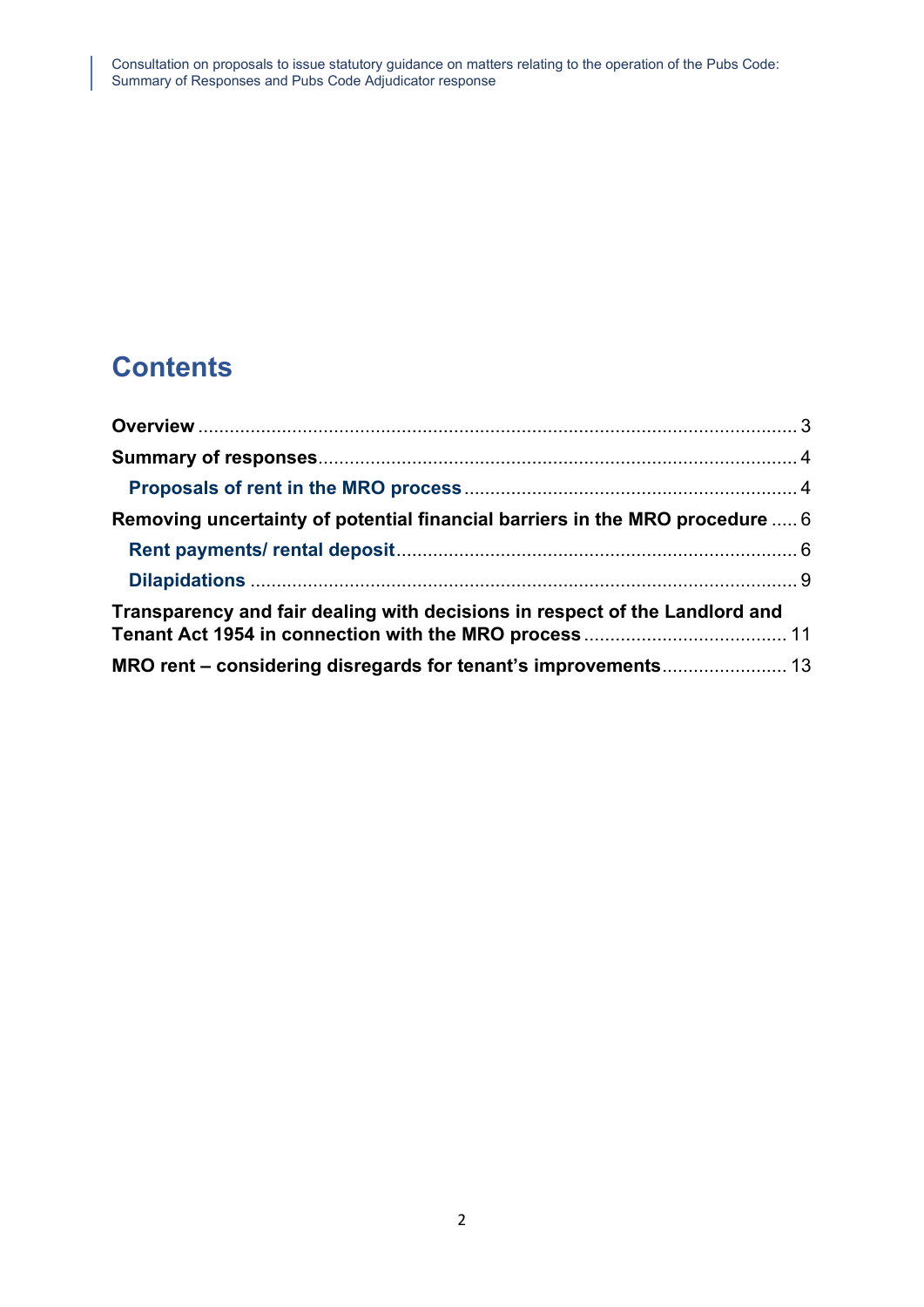## <span id="page-2-0"></span>**Overview**

- 1. The consultation paper entitled ["Consultation on proposals to issue statutory](https://www.gov.uk/government/consultations/proposals-to-issue-guidance-about-the-application-of-the-market-rent-only-option)  [guidance on matters relating to the operation of the Pubs Code"](https://www.gov.uk/government/consultations/proposals-to-issue-guidance-about-the-application-of-the-market-rent-only-option) was published on 29 October 2021 and the period for responses closed on 10 December 2021. This report summarises respondents' views on the proposals for statutory guidance and sets out the response of the Pubs Code Adjudicator (PCA) and next steps.
- 2. The PCA was created by Part 4 of the Small Business, Enterprise and Employment Act 2015 (the 2015 Act). The PCA is a corporation sole and an independent office-holder carrying out functions on behalf of the Crown. The PCA's role is to encourage and enforce compliance with the Pubs Code etc Regulations 2016 (the Code) which came into force on 21 July 2016.
- 3. The PCA has a statutory power under s.61 of the 2015 Act to publish guidance about the application of any provision of the Code and on the steps that POBs need to take in order to comply with the Code. The PCA must consult any persons she thinks appropriate before publishing statutory guidance. The PCA must take account of that published statutory guidance when carrying out her functions. The consultation asked for views on proposals for the PCA to issue statutory guidance in respect of the offer by a pub-owning business (POB) of a Market Rent Only (MRO) option, with a focus on areas where guidance may assist access to, and effective navigation of, the MRO procedure.
- 4. There were 20 responses to the consultation received. This included responses from the six regulated POBs and responses from a number of industry representative bodies and groups, as well as individuals. These responses will be published separately, subject to the redaction of information in accordance with data protection requirements and subject to respondent's confidentiality preferences where appropriate. The PCA thanks all respondents for taking the time to provide detailed and constructive feedback on the issues raised in the consultation. This document summarises some of the key points made by respondents in respect of the matters consulted upon.
- 5. It was widely agreed amongst respondents that for tied pub tenants, having transparency in the MRO process and consistency in what to expect from the procedure was of benefit in being able to access their rights under the Code. Having considered the responses, the PCA is satisfied that statutory guidance is appropriate in this area. The guidance will provide greater certainty through ensuring greater transparency for tied tenants so that they have more clarity on the parameters of what can be expected from the MRO process and aid consistency of approach from all POBs.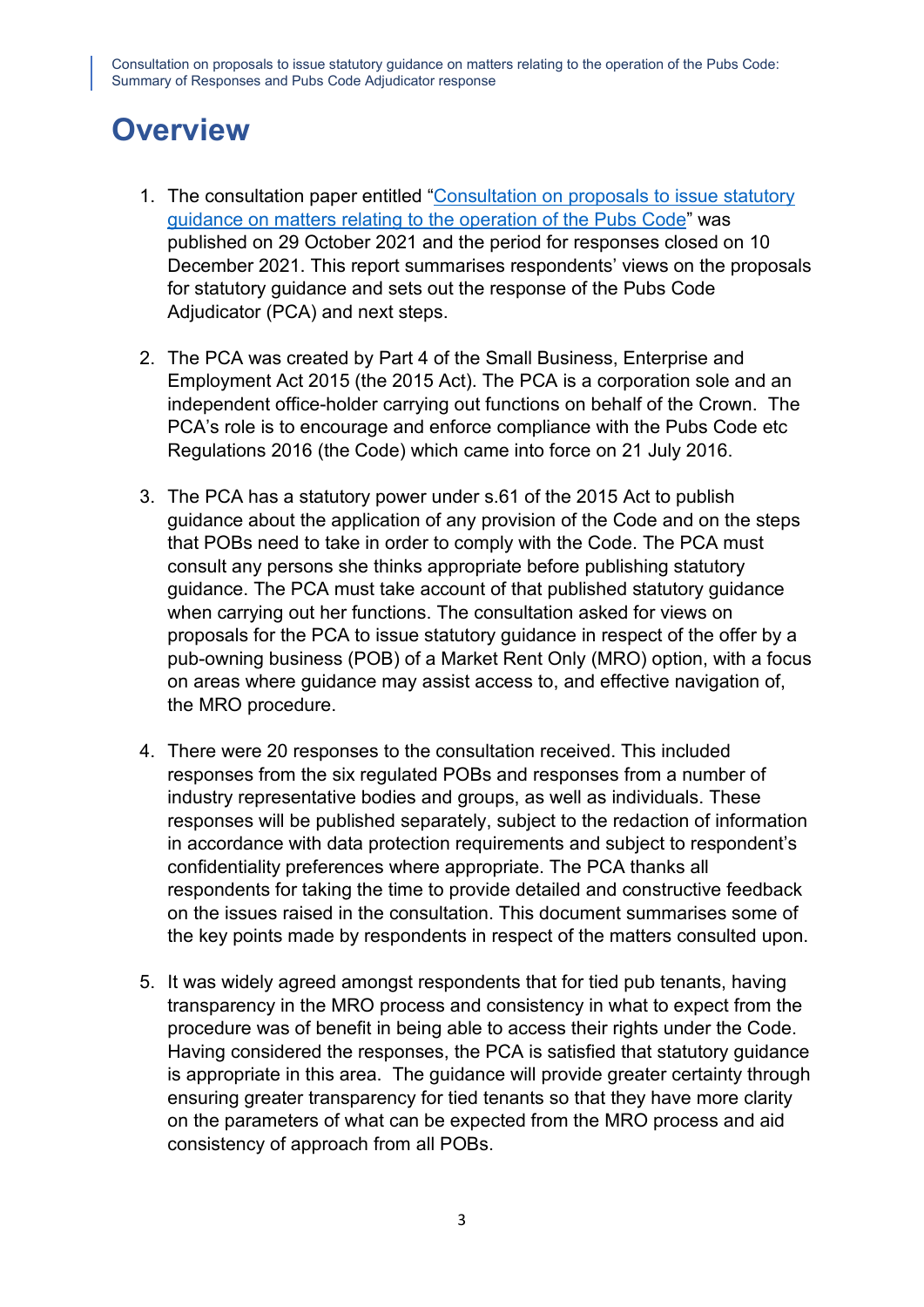6. For the avoidance of doubt, this document does not constitute guidance under s.61 of the 2015 Act. Statutory guidance will be developed taking into account the responses received to this consultation. Any further consultation, formal or informal, with interested and affected groups will be considered and undertaken by the PCA if considered necessary and proportionate ahead of the publication of any statutory guidance.

### <span id="page-3-0"></span>**Summary of responses**

#### <span id="page-3-1"></span>**Proposals of rent in the MRO process**

- 1. The consultation sought views on requirements for the POB to provide transparent information in support of a proposed MRO rent offer and what information would be useful in supporting the tenant's ability to understand and negotiate.
- 2. Overall, there was wide support among respondents for the POB to provide transparent information in support of MRO rent offers. Respondents felt that the information provided should be consistent, complete, meaningful and relevant and that having a clear understanding of the MRO procedure would build confidence in tenants accessing the process. However, not all felt the need for a requirement set out in guidance to provide such information, as some respondents considered that in most cases, POBs already provide clear information to tied tenants on the proposed MRO rent and the methodology for its calculation.
- 3. All POBs provided a level of information to tied tenants to allow them to make an informed decision. However, as this information was individual for each POB some respondents felt that the process could lack consistency. Some respondents reported some difficulty in obtaining information requested from POBs.
- 4. Respondents felt that genuinely transparent information on the calculation method of proposed MRO rent will allow a tenant to better understand and scrutinise the offer from the outset of the MRO process and this will help to expedite the procedure.
- 5. One concern raised in respect of the existing position was that whilst information is available, unrepresented tenants may be less likely to know what specific information can be provided and what would be useful to them, therefore an obligation to provide information up front may benefit this group in particular. However, there was some caution around the risk of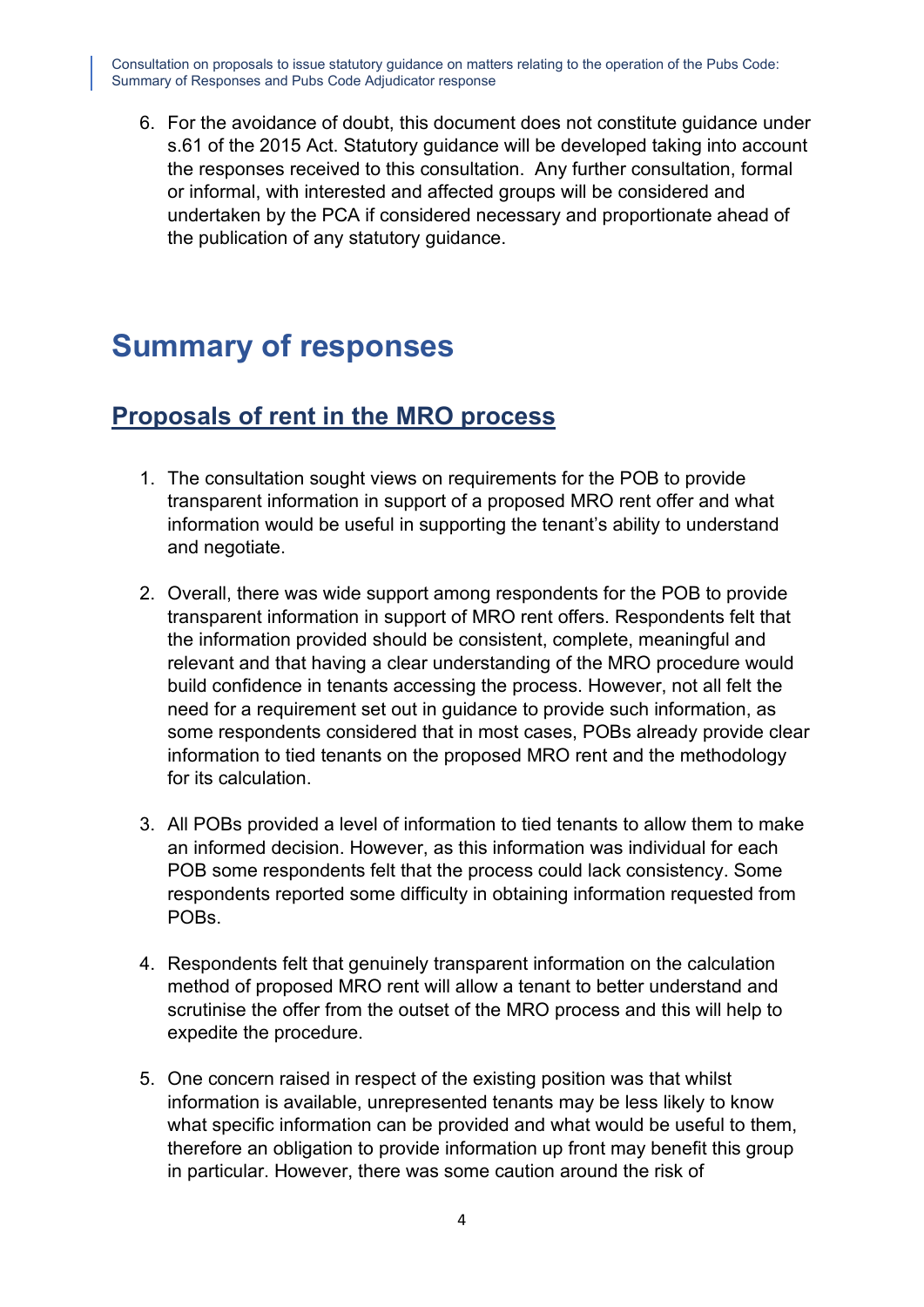overwhelming or confusing a tenant with too much information. Concern was highlighted around information being provided without need. Some respondents stated that additional information provision should be driven by a clear need for such information and an appreciation of whether it aids tenants or merely adds to the weight of information that they are already given. There was a general consensus amongst POBs that it is important that tenants are able to seek good quality advice in relation to the information they had received.

- 6. One respondent felt the tenant should have the same level of information provided to them as the Independent Assessor receives when determining the market rent for a MRO compliant tenancy and questioned why this was not always the case.
- 7. It was noted that anticipated amendments to the Code aimed at improving the MRO process were imminent and one respondent therefore felt it would be advantageous to postpone introducing guidance in this area.
- 8. A number of respondents emphasised it would be useful for the POB to provide the tenant with comparable evidence with reasons as to why the transactions might be the same or different. However, this came with the caution that a POB potentially could be selective over statistics provided, leaving the tenant with no access to the full picture related to comparables. Some respondents raised concerns around risks of breaches of confidentiality and GDPR obligations in respect of providing comparable evidence supporting the MRO proposal.
- 9. Some respondents requested clarity and forecasts around projected trade in forthcoming years, others had stated this was not always feasible as POBs may not have access to data on all areas of costs related to the tenant's business and the PCA does not require the POB to seek this information from the tenant. A respondent felt it would be helpful for the tenant to share their financial accounts, so the POB could ensure assumptions used are reasonable.

#### **Response**

10.It is recognised by the PCA that it has been custom and practice for the POB to send a proposed rental figure to the tied tenant alongside the proposed MRO tenancy terms. Further, under amendments to the Code which have been debated in both Houses of Parliament and are expected to come into force on 1 April 2022 the provision of a statement of the proposed rent payable by the tenant in respect of the proposed MRO-tenancy will be a required part of the POB's MRO offer alongside MRO-compliant terms. The PCA notes that there is general support that there be consistency and clarity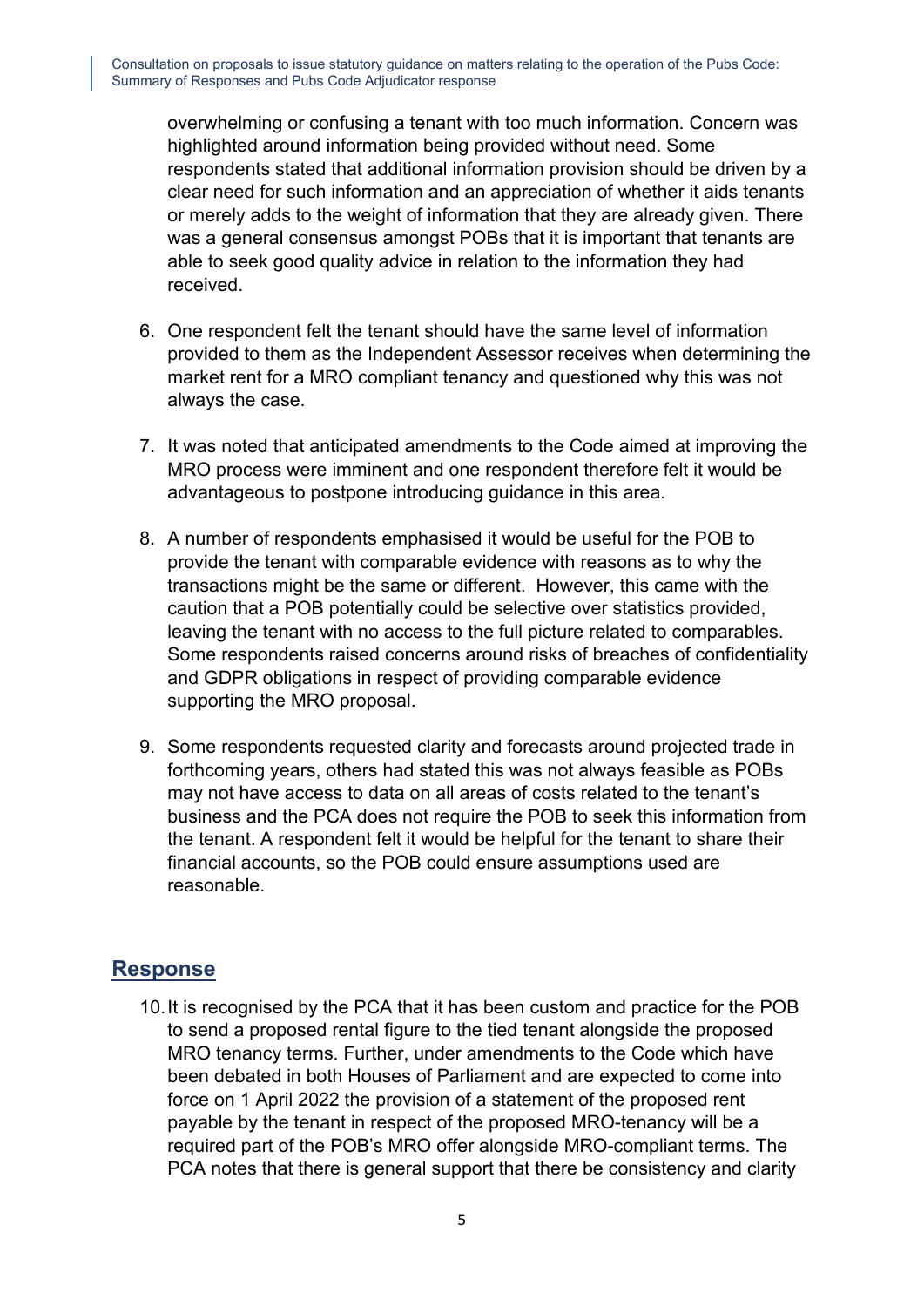in respect of information provided for all tenants across the industry. The PCA considers it important to ensure that tenants know what they can expect and are able to access a consistent minimum level of information regardless of who is their POB. This is to future proof the Code requirements and facilitate efficient progression of the MRO procedure and ensure that tied tenants are properly able to understand the basis of the MRO rent offer in order to compare the MRO option with their tied deal and to negotiate from an informed position. The PCA considers that guidance in this area will support and complement the new statutory requirements for POBs to provide a statement of the proposed rent in a manner consistent with the core Code principles.

11.Based on the information provided by the POB, the tied tenant should be able to understand how the proposed MRO rental figure has been calculated, including the reason for any assumptions involved in the calculation. The information that is provided should be based on this principle. The PCA does not consider it necessary or necessarily desirable that the POB seeks information from the tied tenant at the proposal. The PCA will not introduce guidance requiring a POB to obtain information from the tied tenant which the tenant may hold in order to provide information to the tenant with the statement of proposed rent. The information provided by the POB should evidence and support the MRO rental calculation it has made; it is not intended that there be a tick-box exercise on the part of the POB, nor a burden or requirement on the tied tenant to provide information to the POB.

# <span id="page-5-0"></span>**Removing uncertainty of potential financial barriers in the MRO procedure**

### <span id="page-5-1"></span>**Rent payments/ rental deposit**

- 1. The consultation sought views on potential guidance about an incremental approach to reaching an increased rent deposit and/or less frequent rent payments in advance where these are reasonable MRO terms. This is so as to afford clarity and better access to the MRO procedure for a tied tenant and provide stability for the POB in the management of its estate.
- 2. The majority of POBs said that they already offered an incremental approach to deposit and rent payment in many cases where appropriate. At least one POB recognised that this approach is required under its Code obligations to deal fairly and transparently with its tenants. Other POBs said that an incremental approach to deposits and rent terms are looked at on an individual basis and are agreed by the parties during negotiation where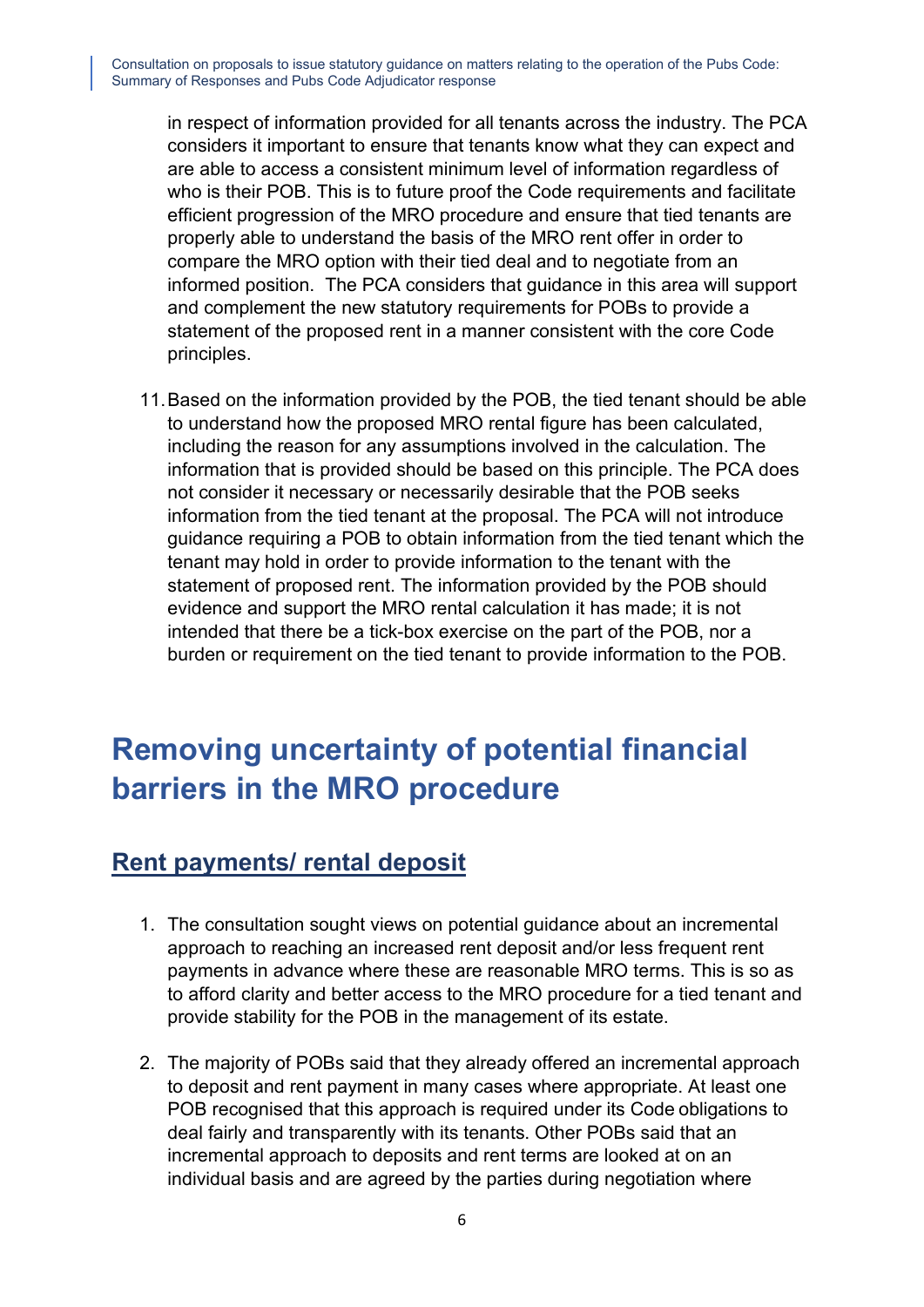circumstances require it. One POB agreed that allowing the tied tenant to build up the rent deposit and/or move to less frequent rental payments incrementally is likely to be reasonable and that the tied tenant is generally permitted to do so if they request this.

- 3. It was noted by some tenant industry representatives that some POBs provide a good level of information clarifying upfront the MRO procedure and the associated costs and proposed changes (although this was not considered consistent across the board). It was raised that consistency in approach between POBs on this issue and minimum standards would be beneficial to tied tenants. It was also submitted that making it clear to a tied tenant that an extended period for any increase in deposit amount is available may allow a tied tenant to better access negotiations.
- 4. There was a largely positive response to the proposal of guidance on this issue from industry representative groups, with respondents saying where a POB is seeking to introduce more onerous terms into the MRO tenancy, and where those terms are reasonable, then it should take steps to minimise the immediate financial impact by allowing time for the tied tenant build up the deposit or change the rental frequency. It was felt that flexibility in the transition involving challenges to a tied tenant's cashflow could help support a successful transition to MRO.
- 5. Respondents recognised the challenge that the transition from a tied tenancy to a MRO position could have on the cashflow of the operator and felt flexibility on this could help support a successful transition. A number of respondents stated an incremental approach must be consistent with POBs' Code obligations to deal fairly and transparently with its tenants. Whilst this was already offered by some POBs it was felt more consistency was needed across the POBs to benefit all tied tenants.
- 6. Some respondents welcomed increased flexibility to support a successful transition to MRO, but considered this should be done on an individual case basis and only agreed where needed and on the strength of the tied tenant's creditworthiness. There was some concern that if a one size fits all approach was taken, then this could result in the tied tenant being presented with an opportunity which would not normally be available in the open market through a free of tie commercial agreement. Some felt that an incremental approach for a tied tenant to build up to these more onerous terms increased the landlord's financial exposure. One respondent expressed a concern that incremental arrangements could encourage a tied tenant to enter what appears to be a discounted position, but which would ultimately still be too great a financial burden at the end of the transition.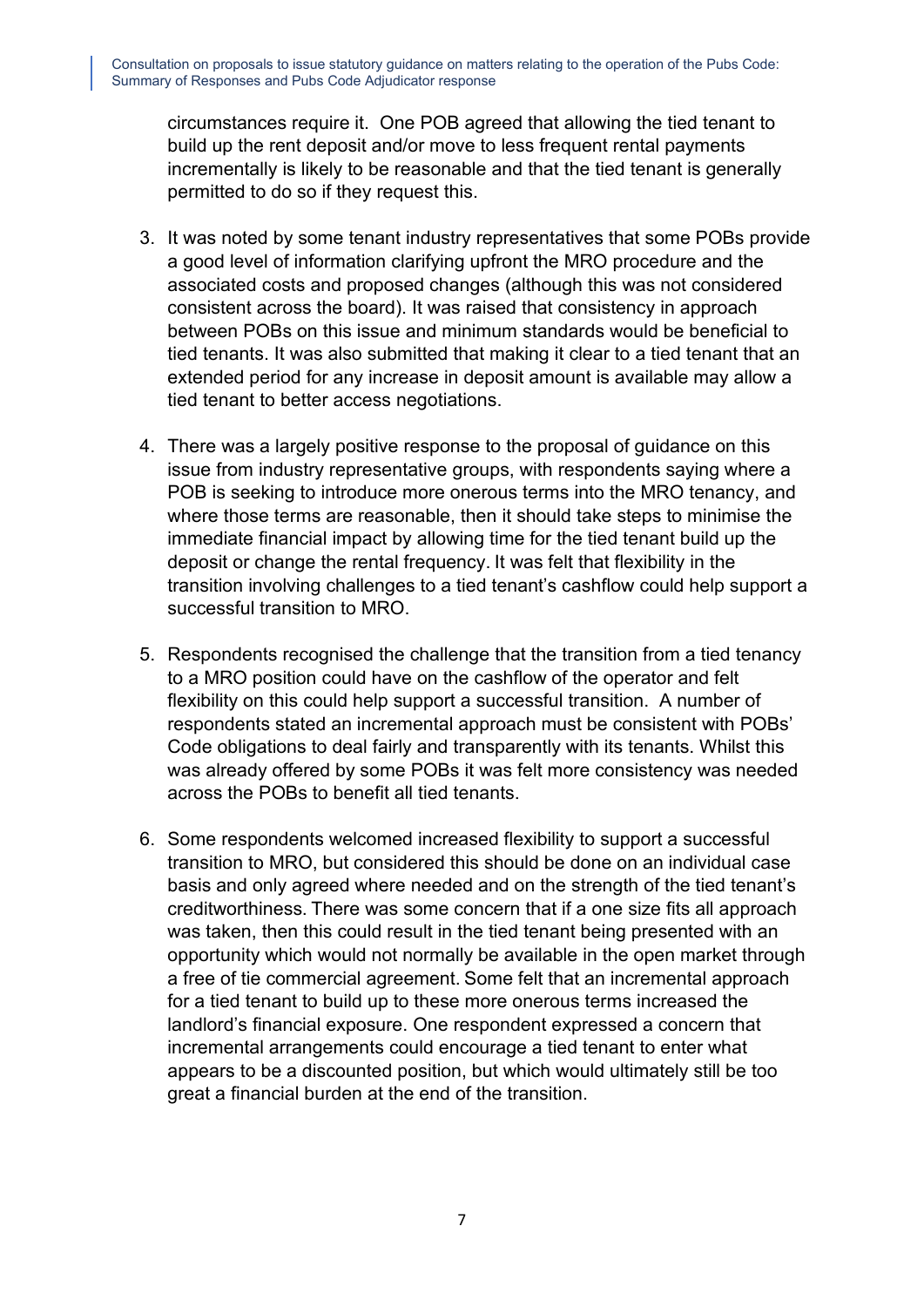- 7. Some respondents raised that greater clarity was required around what might be deemed circumstances in which a POB would not be expected to offer an incremental build up, and that without this it would potentially invite disputes.
- 8. In respect of a potential minimum build up period, there was no consensus on an appropriate amount of time. There were a range of potential minimum periods suggested – from 6 to 24 months, or until the first rent review. However, many felt any flexibility needed to be agreed by both parties and carried out on a case-by case basis. Some considered the length of the transition period should depend on the rental value of the pub, the increased deposit and the proposed length of the term. Some respondents felt that specifying a minimum period could create a divide between MRO and other free of tie tenants, putting prospective MRO tenants in the better position which, they submitted, was not the intention of the Code.
- 9. At least one respondent noted the finding in Punch Partnerships (PTL) Ltd and Ors v The Highwayman Hotel (Kidlington) Ltd [2020] EWHC 714 in respect of the PCA's powers to direct the terms of a MRO tenancy. There was concern expressed by at least one respondent that if guidance were given providing that there should be an incremental approach except in "exceptional circumstances" that this could differ from the test in the legislation as to the lawfulness of any term.

#### **Response**

- 10.The PCA recognises that a number of POBs offer as part of negotiations some incremental build up in respect of more onerous lease terms where it is considered appropriate. This practice reflects the particular nature of the MRO arrangement whereby contracting parties move from one type of agreement to another, but remain consistently in an ongoing commercial relationship.
- 11.The PCA considers that there is benefit in there being clarity for tied tenants about the approach that will be taken to some of the upfront costs that may be involved in a MRO option. This clarity and consistency will allow for better business planning and knowing what to expect may assist tenant confidence in accessing the MRO procedure.
- 12.The Pubs Code statutory framework does not give an arbitrator who finds a MRO proposal is non-compliant the power to order specific terms to be included by the POB in its MRO revised response. The arbitrator can identify that an offer is unreasonable because it includes or does not contain a particular term, but cannot order a particular term must be included in a proposed MRO tenancy in the revised response (Punch Partnerships (PTL) Ltd and Ors v The Highwayman Hotel (Kidlington) Ltd [2020] EWHC 714). The PCA is empowered to publish guidance about the application of any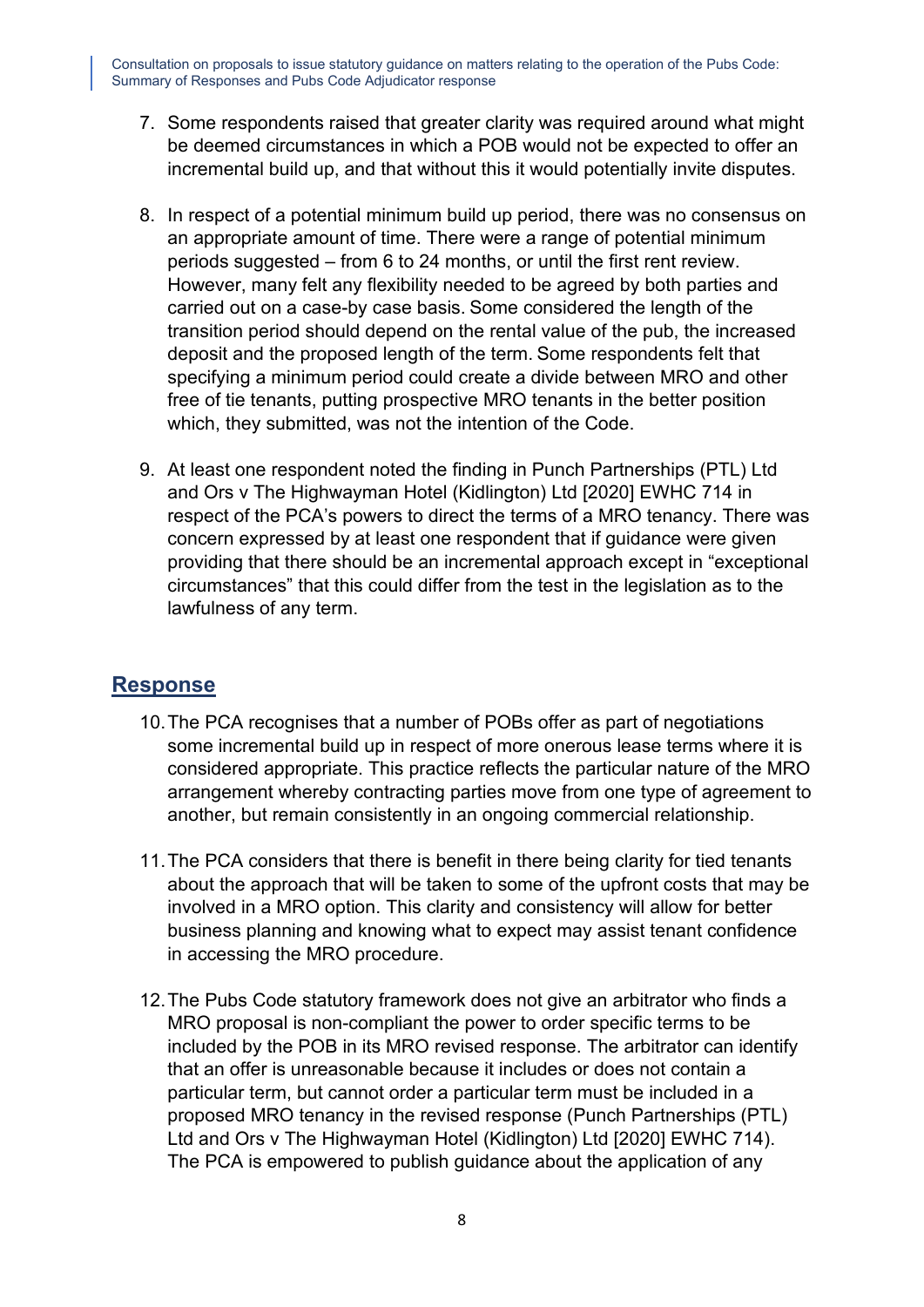provision of the Code, steps that POBs need to take to comply with the Code, or any other matter relating to the Code, which the PCA must take into account when carrying out her functions.

- 13.Where the issue arises as part of an arbitration referral the PCA, or alternative arbitrator appointed by the PCA, is required under the Code to determine whether the terms and conditions of a MRO proposal are unreasonable. Reasonableness is to be considered in all the circumstances of the case, including looking at terms both individually and in combination. Publishing guidance about when a MRO offer may be unreasonable is within the power of the PCA, and it is to the benefit of the industry that there is clarity on the approach that should be taken to determining unreasonableness.
- 14.Each case referred to the PCA for arbitration will be considered on its own facts, however it is appropriate that the PCA set out guidance on certain issues which must be taken into account when determining unreasonableness and which can result in a finding that a MRO proposal is non-compliant.
- 15.The PCA intends to produce statutory guidance on how a POB's approach to offering a period of transition in respect of an increased deposit or less frequent rental payments will be a relevant factor in assessing alleged unreasonableness of the MRO offer. All comments about the need for flexibility and concerns about a potential minimum build up period are understood and should be balanced against the benefit to all parties of having clarity as far as possible about the approach to reasonableness so that a tied tenant can understand how a potential transition period may be calculated for them if they seek the MRO option. The PCA expects that in the majority of cases it is likely to be unreasonable for the POB to offer no transition period at all.

### <span id="page-8-0"></span>**Dilapidations**

- 1. The consultation sought views on guidance about terminal dilapidations during the MRO procedure.
- 2. The majority of groups representing tenants detailed that they did not support the insistence of completion of terminal dilapidations as a condition of granting a MRO tenancy. Respondents noted if the pub is in a poor state and condition then there a several avenues of redress to the POB in either the tied lease, or new MRO tenancy, to ensure that the tenant takes steps to remedy any breaches. Obligations upon either party within existing agreements should be fully met at all points during the term. Therefore, the MRO process should be independent of this. Some respondents considered that dilapidations are a contractual issue which are in place both before and after the creation of a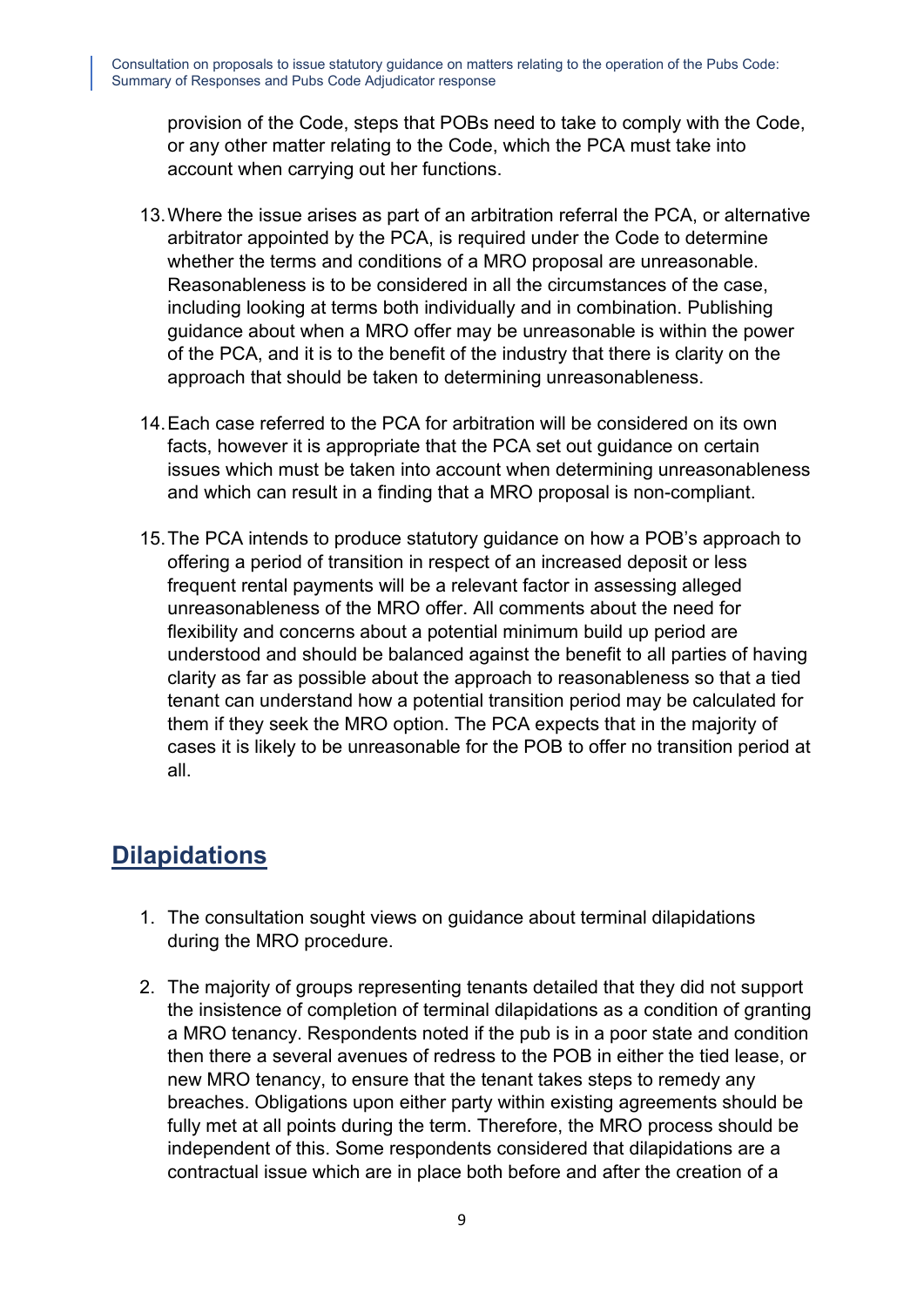MRO tenancy and should not be used as a method of prohibiting MRO completion.

- 3. It was commented that dilapidations can be a financial lever through which a POB can exert influence over a tied tenant, and action to standardise the treatment of dilapidations to ensure equal treatment of tied tenants would be welcomed.
- 4. A number of POBs submitted that they already do not insist on the completion of terminal dilapidations as a condition of a MRO tenancy. One POB said it considered it important that the condition of the premises and the associated liabilities in breach of the existing agreement are acknowledged by both parties, so a survey should be carried out. Other POBs commented that they currently prepare a schedule of dilapidations to assess statutory compliance to be completed in an agreed time or permit the tenant to carry out the dilapidations accruing on its previous tied lease over the term (or part of the term) of the MRO lease. One POB commented on the need for a reasonable and proportionate balance between facilitating the tenant to exercise their Code rights and meeting the requirements on the landlord in terms of public safety and protection of the premises in the longer term.
- 5. Many respondents considered the handling of pub dilapidations should be flexible, noting the extent of any dilapidations, which could vary greatly in relation to the condition of the property and that there should be consideration given to the potential length of the MRO lease.
- 6. It was felt by some respondents that to ensure good estate management, a landlord should be satisfied that the property is in a safe, legal and compliant state before proceeding to enter into another contractual arrangement in the form of a MRO agreement. With this in mind, some respondents felt the option should be there to make it a condition of completion, where there were serious compliance issues that needed to be remedied, irrespective of the type of agreement being entered into.
- 7. Comments on the approach to statutory compliance in respect of the MRO process were mixed. Some respondents considered statutory compliance should not be a condition of entry into the MRO process on the basis it is a completely separate matter and should be dealt with as such. However, others considered it reasonable for a responsible landlord to require statutory compliance ahead of a new agreement. A number of respondents submitted that there is a difference between repairs/dilapidations and statutory compliance liabilities and that these differences should be acknowledged. They noted the legal requirements around statutory compliance, and raised concerns around potential criminal liability issues if a tenancy were granted on a property that was not compliant with statute. It was highlighted by some that tenants should always have up to date compliance documentation as part of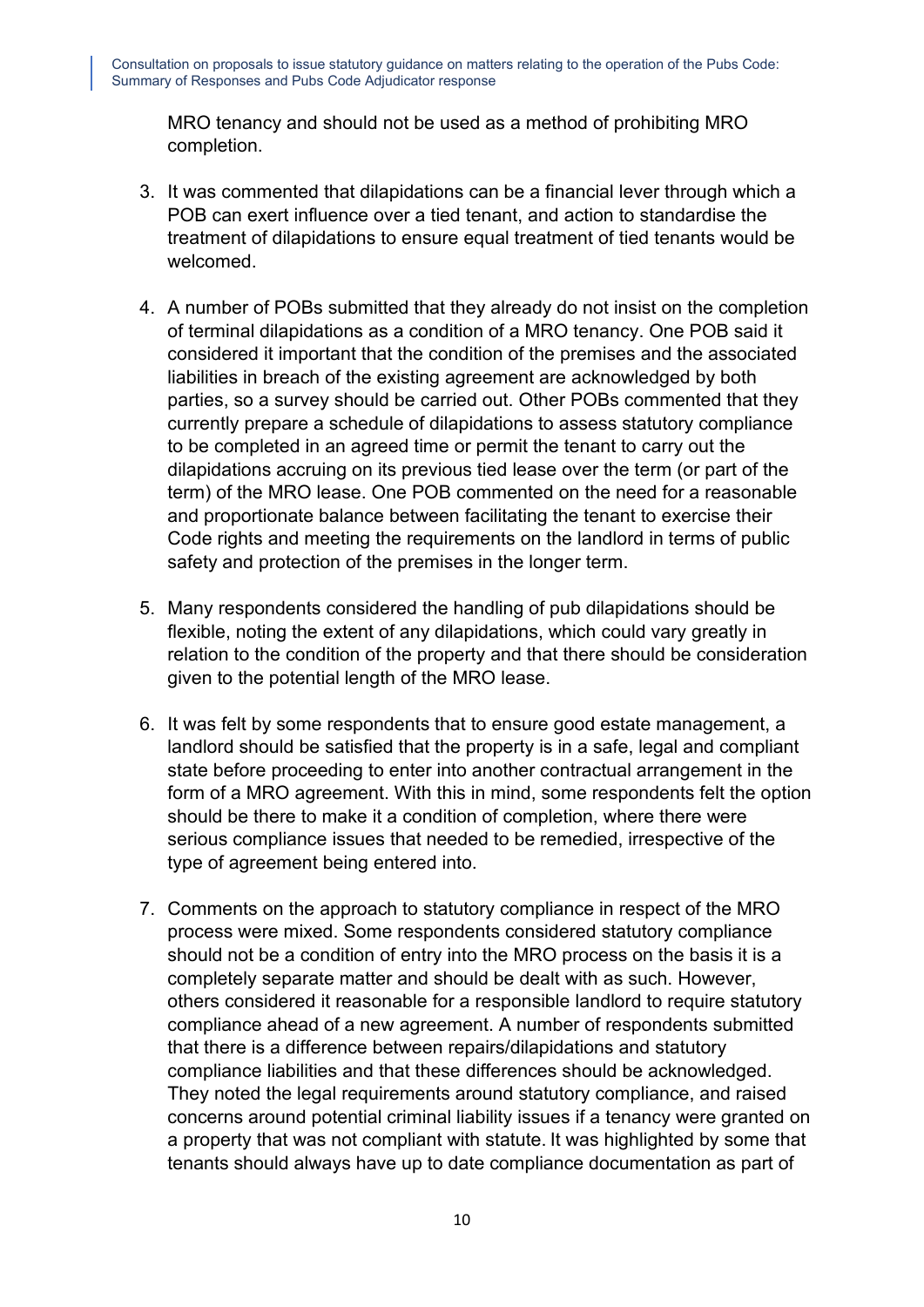their tenancy responsibilities. One POB said it was not aware of any recent challenge by a tied tenant to the requirement for statutory compliance.

#### **Response**

- 8. It is relevant that the existing tied tenancy will contain rights for a landlord to deal with repairs and dilapidations, and the landlord will also have rights under any new MRO tenancy that may be entered into. The PCA considers guidance in this area will assist in the consistent application of the Pubs Code across all POBs. Guidance on this issue is intended to be consistent with the principle that the Pubs Code supports the expectation that as a matter of good estate management the condition of the premises will be managed effectively throughout the tied tenancy and it makes provision for a schedule of condition to be updated and reviewed at appropriate points in the tenancy. The PCA recognises that there are different kinds of repairs and/or compliance issues that may be relevant.
- 9. The PCA is minded to proceed with guidance on the basis that if a POB requires completion of terminal dilapidations as a condition of entering into a MRO tenancy the PCA may consider that this is unreasonable, unless there is a compelling reason for the requirement. For example, it would not be expected that a POB propose or enter into any arrangement where there is a real risk that it may result in a breach of the criminal law.

# <span id="page-10-0"></span>**Transparency and fair dealing with decisions in respect of the Landlord and Tenant Act 1954 in connection with the MRO process**

- 1. The consultation sought views on increasing transparency around the statutory renewal process for pub leases where this interacts with the MRO process, including requiring POBs to keep a written, contemporaneous, record of when a decision concerning opposing renewal of a tied tenancy is taken and making it clear that a business development manager should not give the tied tenant information which is not consistent with the POB's recorded decision on whether to oppose a lease renewal (where all such conversations are to be recorded in accordance with Code duties).
- 2. Some respondents reported concerns from tied tenants that attempting to exercise Code rights would ruin the relationship between them and the POB, that they would lose support from the POB and have detrimental terms imposed upon them. Responses reported a concern about POBs potentially opposing tenancy renewal if tied tenants sought the MRO option. One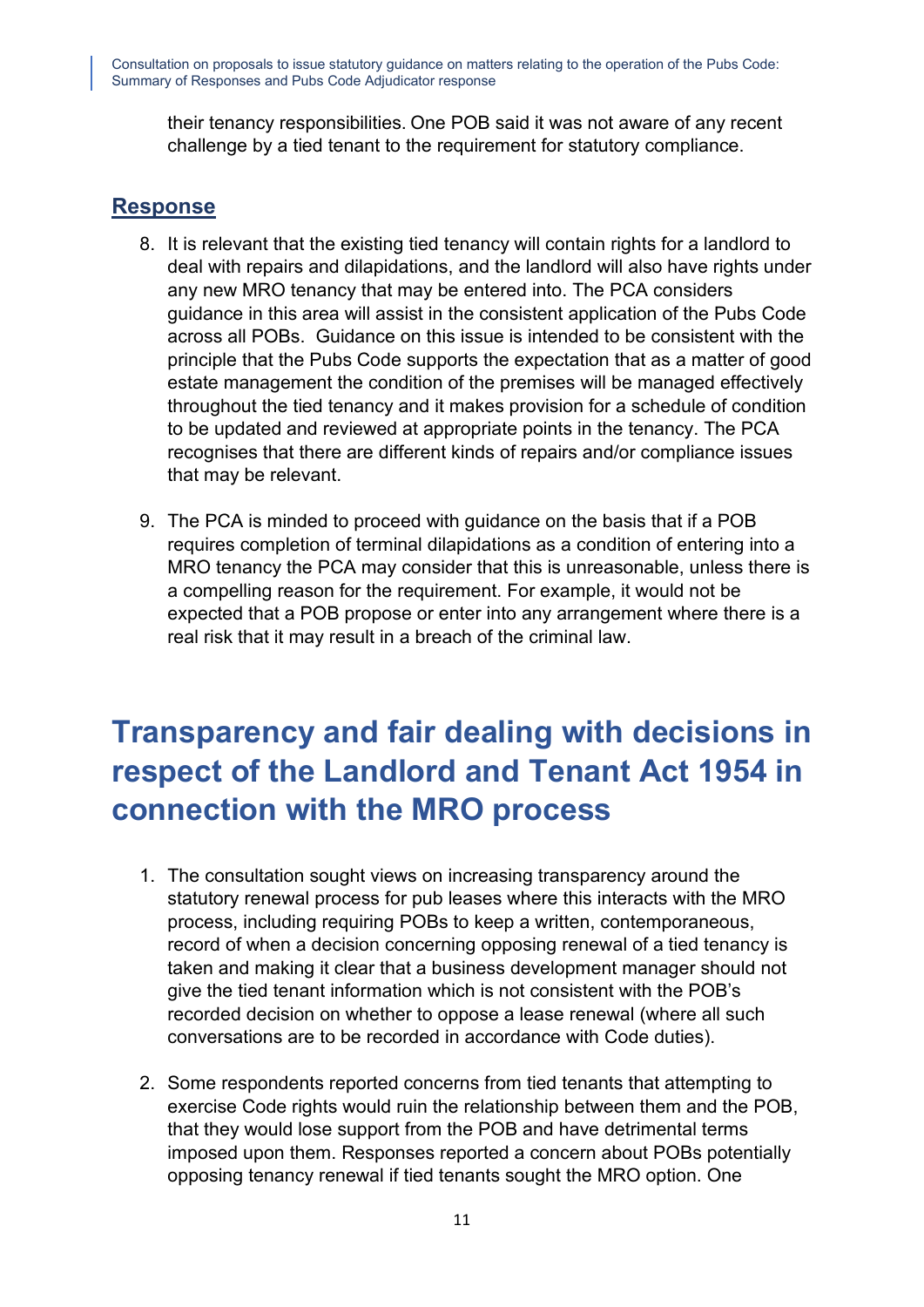respondent considered that the perception that it is a reaction to MRO is damaging to the individual tied tenant and also to confidence of all other tenants in requesting MRO.

- 3. Overall, the response from industry representative bodies was that greater transparency would be a positive step. However, there was concern that such requirements would not in themselves instil confidence in tied tenants given the interaction between the Landlord and Tenant Act 1954 (the 1954 Act) and the Code. Some respondents were concerned that POBs may simply record decisions to take back pubs as a matter of course in each case, in order to show a paper trail and to evidence intention, which would be detrimental for all tied tenants.
- 4. One respondent considered that the Parliament knowingly and deliberately did not attempt to alter how the 1954 Act applied to regulated pub tenancies via the Code. It was noted that POBs are entitled to change their operating models in response to the Code (for example by taking more pubs into management), but as with all material conversations between tied tenants and POBs, a full record of discussions about such action must be accurately kept.
- 5. Some respondents questioned whether a requirement to record decisionmaking around the decision to oppose a lease renewal was necessary (because the burden of proof is placed on the landlord in the 1954 Act process to demonstrate firm intentions and to satisfy the Court that those intentions are genuine) or whether it was within the PCA's powers to require such records to be kept or shared.
- 6. One POB considered that a requirement to create a record of decision-making would be an unreasonable burden and commented that it is too simplistic to say that the decision to oppose renewal in order to operate a pub under management is made on a particular date so any evidence would necessarily be lengthy and contain many documents. In contrast, at least one POB said that they already keep a written contemporaneous record of when decisions around opposing renewals of a tied tenancy are made. Another noted that POBs should be maintaining documentary evidence of decision-making in this area anyway in anticipation of any application to the Court, as in order to resist a lease renewal they may need to prove the relevant ground through reliance upon detailed evidence before the County Court.

#### **Response**

7. The PCA recognises that the 1954 Act permits a landlord to oppose a lease renewal on a number of grounds, and that the Code does not stop a POB from exercising those rights. The PCA wishes to give confidence to tied tenants in exercising their rights under the Code, without concerns of being subjected to detriment as a result. As such the PCA encourages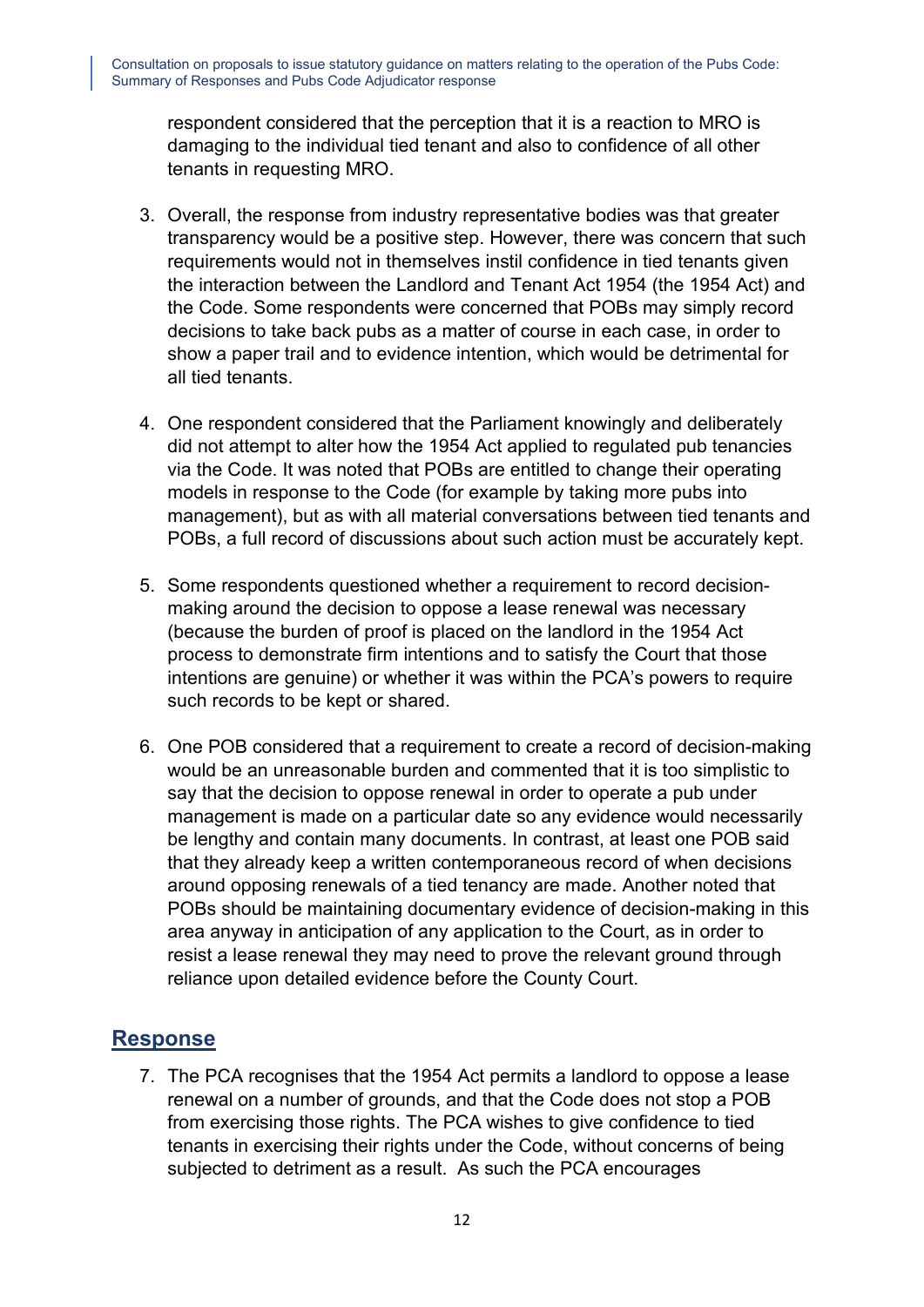transparency in POB's dealings with their tied tenants in order to allay such fears and increase tenant confidence.

8. The Code prohibits a POB from subjecting a tied tenant to any detriment because they exercise or attempt to exercise any right under the Code. A suspected breach of this requirement may be the subject of an arbitration or of regulatory action by the PCA. The PCA expects that POBs will keep full and accurate records of their decision-making around Code issues and produce such records when requested by the PCA as part of the exercise of the PCA's functions. The PCA is minded to consider the issue of guidance emphasising that in any investigation or arbitration which involves allegations of a POB subjecting a tied tenant to detriment on the ground that they exercised or attempted to exercise a Code right, the PCA expects the POB to be able to evidence its position and the reasons for decisions having been made which are compliant with the Code. The PCA would have regard to a lack of contemporaneous evidence of a decision when determining a Code breach.

## <span id="page-12-0"></span>**MRO rent – considering disregards for tenant's improvements**

- 1. The consultation sought views on a requirement that a POB provide information to a tied tenant, and to the Independent Assessor (IA) if relevant, about its position in respect of tenants' improvements in connection with the MRO rent. The consultation sought views on whether this would assist in tied tenant understanding and in reducing undue delay and potential uncertainty in the MRO process.
- 2. The majority of respondents felt that requiring a POB to be clear as to how it is treating tenants' improvements in any MRO rent proposal would be positive and assist in tenant understanding. Respondents generally agreed that POBs should provide this information to the IA. It was commented that this would provide more information that the tied tenant can use to assess the offer, and potentially speed up the MRO process at both the initial consideration and IA stage (where needed).
- 3. There was the suggestion made that it should also be made clear to the tied tenant by the POB why the information is being presented. Some considered that clarity would be most useful at the stage that any improvements were agreed and not once the investment had been made, as this may lead to uncertainty as to how the spend would be treated by the POB.